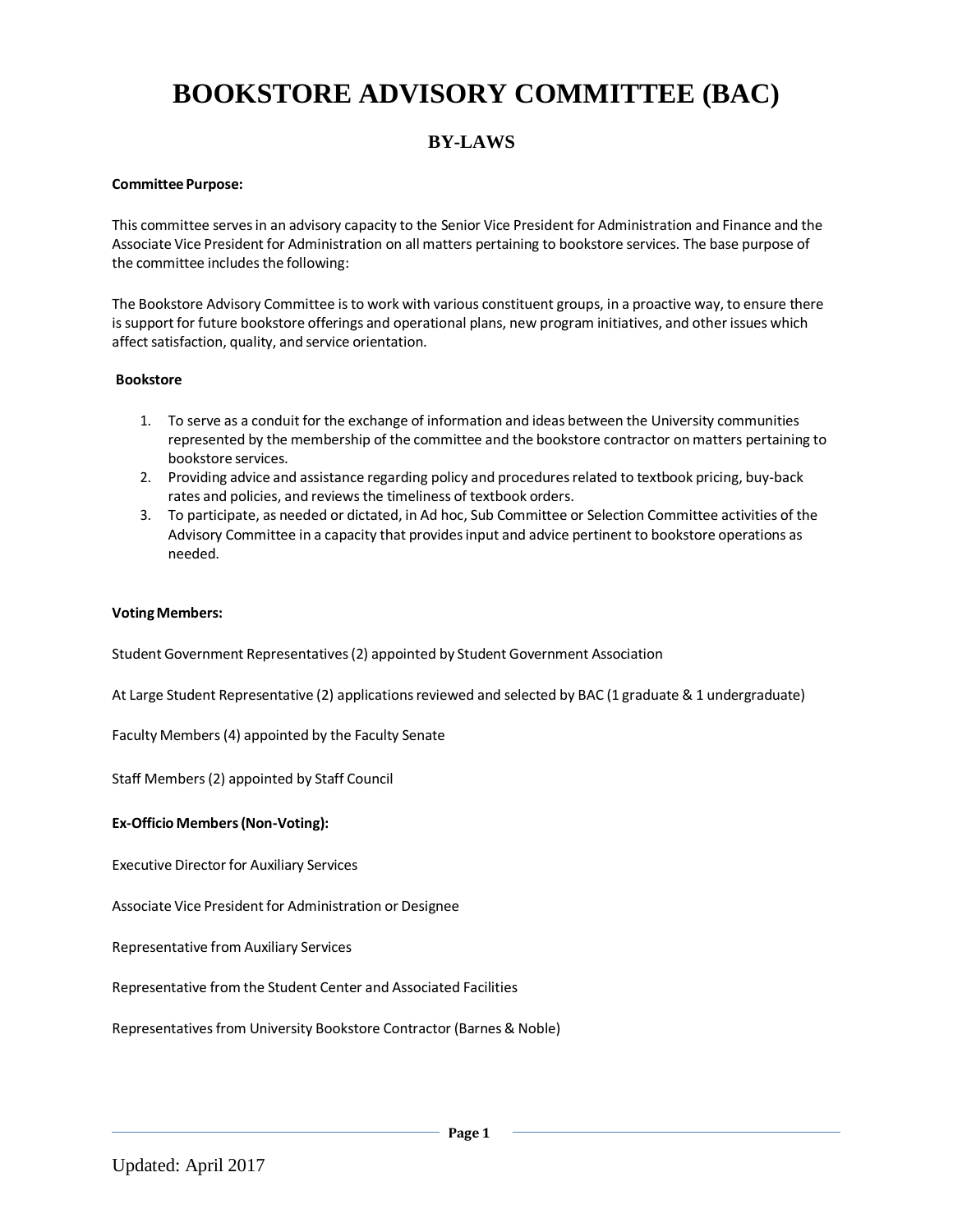#### **Committee Chair and Vice Chair:**

Elected annually and shall be a representative of students, faculty or staff voting members

#### **Term:**

Terms begin June 1 and end May 31 each year.

#### **Term Limits per Appointment:**

| 1 Student Government Representative | 2 Year Term Limit |
|-------------------------------------|-------------------|
| 1 Student Government Representative | 1 Year Term Limit |
| 1 At Large Student Representative   | 2 Year Term Limit |
| 1 At Large Student Representative   | 1 Year Term Limit |
| Faculty                             | 2 Year Term Limit |
| Staff                               | 2 Year Term Limit |

#### **Ex-Officio Appointing Authority:**

Executive Director, Auxiliary Services

#### **Support forthe Committee shall be provided by:**

Auxiliary Services

## **Bookstore Advisory CommitteeOrganization:**

- 1. The Bookstore Advisory Committee (BAC) shall organize itself in September, electing its Chair (one year term), and Vice Chair (one year term) from among its membership. Meetings must be held at least 2 times per semester.
- 2. In the absence of the Chair, the Vice-Chair shall preside with the full authority of the Chair.
- **3.** These By-laws may be amended by a 2/3 vote of the members present at any regular or special meeting of BAC, provided that written proposed amendments are presented to BAC members via the Chair at least two weeks prior to the meeting. **An established quorum number will be determined and voted on by the committee. The agreed upon number will then be amended to the by-laws provided it was agreed upon by a 2/3 vote ofthe voting members present.**

## **Meeting schedule:**

During the academic school year the committee shall meet bi-monthly from 2:00 p.m. to 3:30 p.m. on the second Thursday of September, November, February, and April.

# **Bookstore Advisory Committee Pre-Meeting Procedures:**

1. An orientation will be held for all committee members.